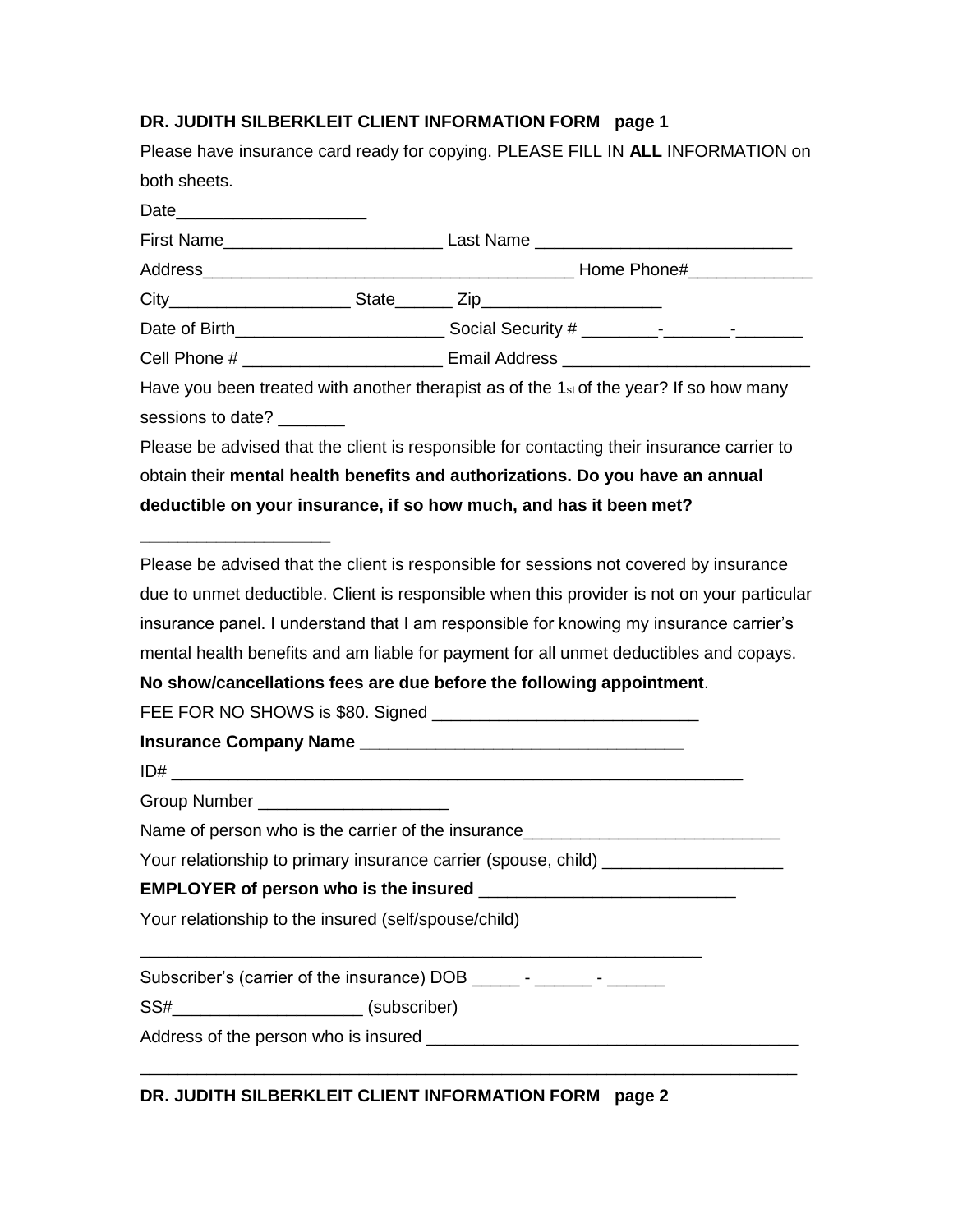# **DR. JUDITH SILBERKLEIT CLIENT INFORMATION FORM page 2**

| Insurance Behavioral Health phone #                | (please) |
|----------------------------------------------------|----------|
| see back of the card) or Provider Services phone # |          |

**Authorization#: \_\_\_\_\_\_\_\_\_\_\_\_\_\_\_\_\_\_\_\_\_\_\_\_ Please call your insurance mental health benefits department and ask if you need to request authorization before our first appointment.** Address to mail claims to (see back of card)

\_\_\_\_\_\_\_\_\_\_\_\_\_\_\_\_\_\_\_\_\_\_\_\_\_\_\_\_\_\_\_\_\_\_\_\_\_\_\_\_\_\_\_\_\_\_\_\_\_\_\_\_\_\_\_\_\_\_\_\_\_\_\_\_\_\_\_\_\_\_

**COPAY: \$\_\_\_\_\_\_\_\_\_\_\_\_\_\_ Copays are to be paid at each session.**

Referral Source **\_\_\_\_\_\_\_\_\_\_\_\_\_\_\_\_\_\_\_\_\_\_\_\_\_\_\_\_\_\_\_\_\_\_\_\_\_\_\_\_\_\_\_\_\_** 

\_\_\_\_\_\_\_\_\_\_\_\_\_\_\_\_\_\_\_\_\_\_\_\_\_\_\_\_\_\_\_\_

**I authorize the release of any medical or other information necessary to process the claims to Dr. Silberkleit and to and to My Clients Plus Billing.** 

**Signed \_\_\_\_\_\_\_\_\_\_\_\_\_\_\_\_\_\_\_\_\_\_\_\_\_\_\_\_\_\_\_ Date\_\_\_\_\_\_\_\_\_\_\_\_\_\_\_\_\_\_**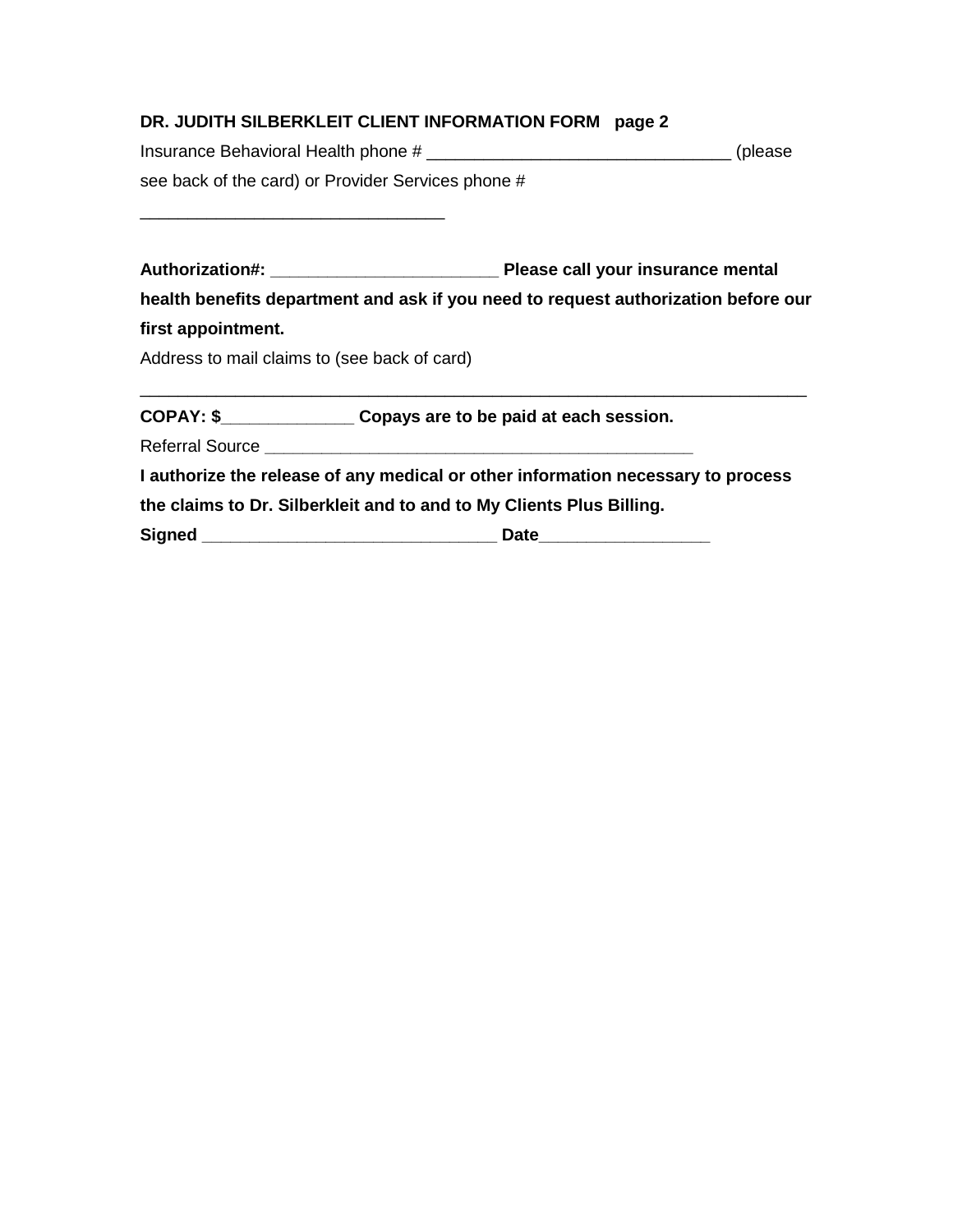# **Dr. Judith R. Silberkleit Licensed Clinical Psychologist Consent Form**

### Consent for Treatment, Treatment Policies, and Fees

Consent for Treatment

I, the undersigned, request that the above named therapist provide professional services to me, or my child (print and sign your name here) \_\_\_\_\_\_\_\_\_\_\_\_\_\_\_\_\_\_\_\_\_\_\_\_\_\_\_\_ as a patient.

# Treatment Policies

**Payment of Fees**

**Patients are responsible for payment of required fees and copays at each session. Patients are responsible for knowing their insurance benefits, for knowing the amount of their deductible, and for obtaining authorization from their insurance company for sessions if required by their insurance to do so. If a session is not covered by insurance due to an unmet deductible, or for any other reason, the patient is responsible for payment of that session to Dr. Silberkleit**. **This holds true whether or not patient was aware of their deductible, copays, or overall benefits at time of visit.** Those of you who sign over payment of insurance reimbursement to Dr. Silberkleit are responsible for deductibles and co-payments at each session. Similarly HMO patients are responsible for co-payments at each session. If insurance company or HMO yearly maximum benefits are reached patients are then responsible for paying the entire fee at each session. Dr. Silberkleit cannot assure you that your claim will be paid by insurance, you must check with your insurance company prior to first visit to make sure you are covered, please be sure to read your policy carefully and check with your insurance carrier. Copays are due at time of visit and payable by cash or check.

# **Cancellation Policy**

**Patients are asked to give at least 24 hours notice for missed appointments, preferably 48 hours. If it is a Monday appointment, patients are asked to contact Dr. Silberkleit by the previous Thursday or 48 hours. Otherwise the patient will be responsible for the fee for the entire session since insurance companies and HMOs do not pay for missed visits. The patient will be billed 80, for a missed appointment which they themselves are responsible for. Repeated cancellations even with 24 hours notice are not acceptable, because it impedes the progress and positive outcomes of therapy, as well as takes away time from other clients who need to be seen.** 

 I waive my rights for any and all litigation directed toward Silberkleit and Associates LLC for current and future psychological testing and treatment. I further consent to any and all collection services necessary for Dr. Silberkleit and Associates to collect fees owed for professional services, which will include disclosure of patient's name and address which is necessary for bill collection purposes, and if referred for collection agree to pay costs and expenses of collection and reasonable attorney's fees. Signature **Example 2.1 Second 2.1 and 2.1 and 2.1 and 2.1 and 2.1 and 2.1 and 2.1 and 2.1 and 2.1 and 2.1 and 2.1 and 2.1 and 2.1 and 2.1 and 2.1 and 2.1 and 2.1 and 2.1 and 2.1 and 2.1 and 2.1 and 2.1 and 2.1 and 2.1 and**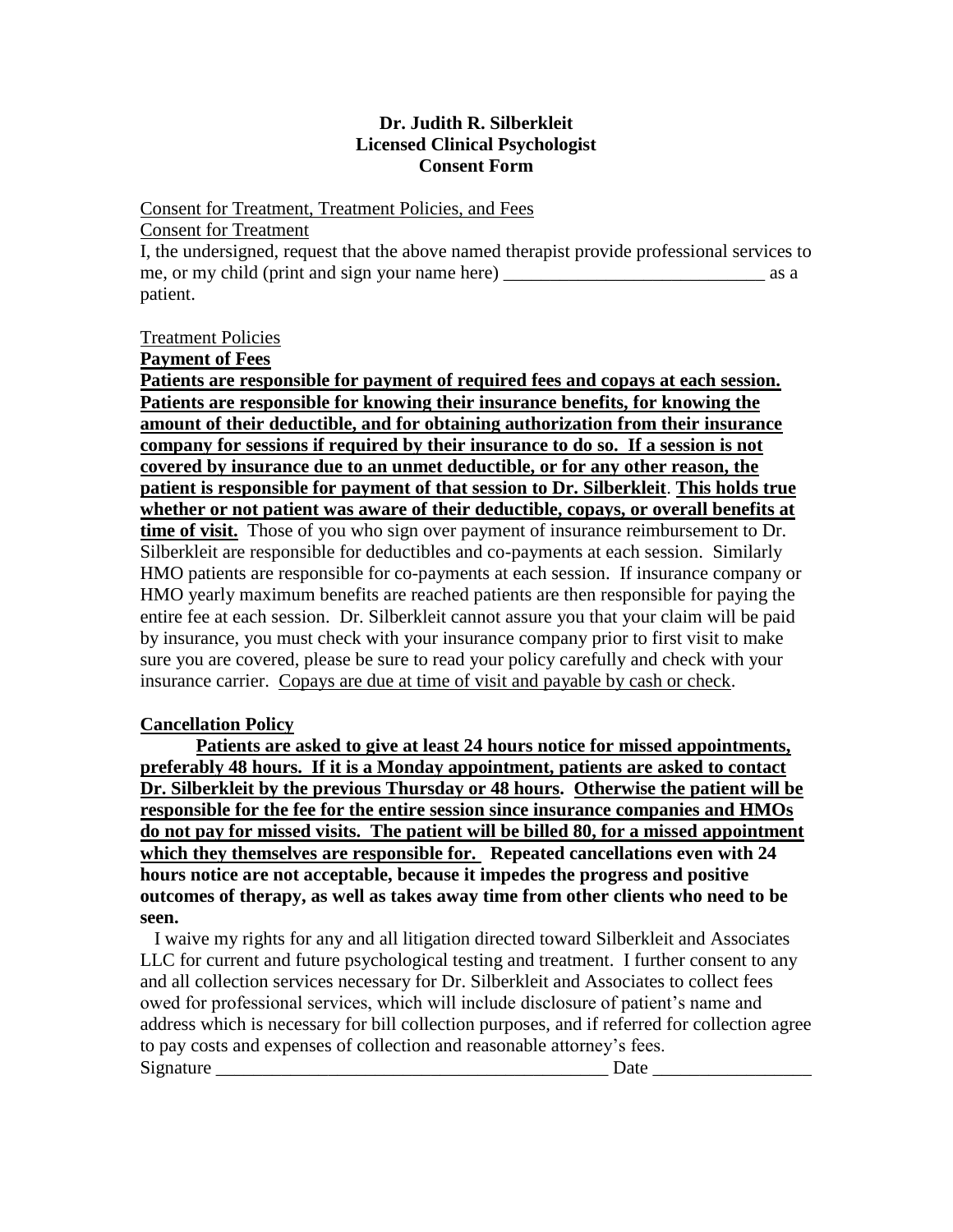### Confidentiality

In general psychologists are obligated by state law and professional ethics to keep information you share confidential, unless you sign a written release form stating to whom the information can be shared and with the purpose of sharing the information. However, there are some exceptions to this general rule of confidentiality. These include when a law requires reporting of an event such as child abuse to DSS, or elder abuse to police or other authorities, abuse of persons with mental retardation to police or other authorities, if a patient appears to be seriously suicidal or poses a danger to self (suicide) or others (homicide) and the police or other medical professionals have to be called to come to your immediate aid, when insurance reimbursement or HMO reimbursement requires patient information such as diagnosis and dates of service, or if in an emergency a psychologist has to share patient information with another healthcare professional. Please feel free to ask any questions you may have concerning confidentiality issues.

If suicidal emergency arises, patients are instructed to call 911 or proceed to their local emergency room.

I have read and understood the treatment policies above and agree to abide by them. I also authorize the release of any medical or other information necessary to process health insurance claims and certify treatment with Judith Silberkleit, Psy.D., Licensed Clinical Psychologist for (patient name)\_\_\_\_\_\_\_\_\_\_\_\_\_\_\_\_\_\_\_\_\_\_\_\_\_\_  $\Box$  Date

I authorize payment of medical benefits to Judith Silberkleit, Psy.D., for health insurance claims for treatment of (patient name)\_\_\_\_\_\_\_\_\_\_\_\_\_\_\_\_\_\_\_\_\_\_\_\_\_\_\_\_\_\_\_\_\_\_\_\_\_\_\_\_\_ Signature\_\_\_\_\_\_\_\_\_\_\_\_\_\_\_\_\_\_\_\_\_\_\_\_\_\_\_\_\_\_\_\_\_\_\_ Date\_\_\_\_\_\_\_\_\_\_\_\_\_\_\_\_\_\_\_\_\_\_\_\_ Address

I \_\_\_\_\_\_\_\_\_\_\_\_\_\_\_\_\_\_\_\_\_\_\_\_\_\_\_\_\_\_\_ have read the above consent form, treatment policies, and fees document and am satisfied that I understand the form and agree to comply with all of the above. This consent does not expire unless I formally retract my consent.

Signature \_\_\_\_\_\_\_\_\_\_\_\_\_\_\_\_\_\_\_\_\_\_\_\_\_\_\_\_\_\_\_\_\_\_ Date \_\_\_\_\_\_\_\_\_\_\_\_\_\_\_\_\_\_\_\_\_\_\_\_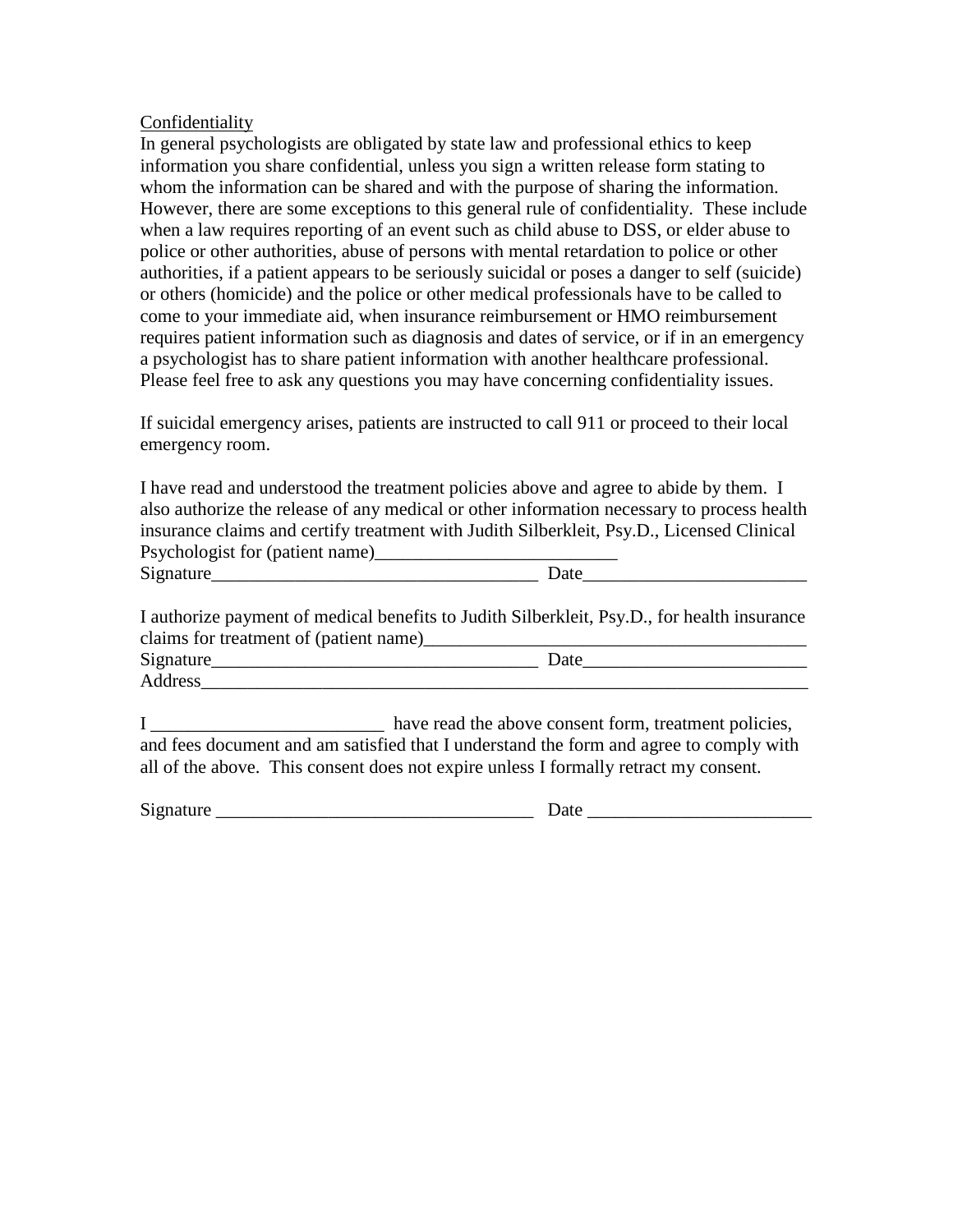#### SERVICES AGREEMENT/HIPAA REGULATIONS

This agreement contains important information about my professional services and business policies. It also contains a summary of information about the Health Insurance Portability and Accountability Act (HIPAA), a new federal law that provides new privacy protections and new patient rights with regard to the use and disclosure of your protected health information (PHI) used for the purpose of treatment, payment, and healthcare operations. HIPAA requires that I provide you with a Notice of Privacy Practices (The Notice) for use and disclosure of PHI. The Notice which will be given to you if you request a copy of your own explains HIPAA and its application to your personal health information in greater detail.

I ask you to read and then sign this document. It gives your consent to receive evaluation and treatment services from me and further allows me to use your PHI as described below. When you sign this document, it will also represent an agreement between us. You may revoke this agreement in writing at any time. That revocation will be binding on us unless we have taken action in reliance on it; if there are obligations imposed on me by your health insurer in order to process or substantiate claims made under your policy; or if you have not satisfied any financial obligations to me you have incurred.

#### Limits on Confidentiality

The law protects the privacy of all communications between a patient and a mental health professional. In most situations, I can only release information about your treatment to others if you sign a written authorization form that meets certain legal requirements imposed by HIPAA. There are other situations that require only that you provide written advanced consent. Your signature on this agreement provides consent for these activities, as follows: your mental health professional may occasionally find it helpful to consult other mental health professionals about a case. During a consultation, we make every effort to avoid revealing the identity of our patients. The other professionals are also legally bound to keep the information confidential. If you do not object, you will not be told about these consultations, unless it is important to our work together. We will note all consultations in your clinical record (which is called PHI in the notice of policies and practice to protect the privacy of your health information). You should be aware that this practice includes hired administrative staff, in most cases I need to share protected information for both clinical and administrative purposes such as scheduling, billing, and quality assurance. All staff members have been given training about protecting your privacy and have agreed not to release any information outside of the practice without my permission. Disclosures required by health insurers or to collect overdue fees are discussed elsewhere in this agreement. There are some situations where I am permitted or required to disclose information without either your consent or authorization. These are described in full in section 3 of the notice. In addition, if you are delinquent in payment after 90 days, your name and address will be given to a third party collections agency in order to obtain payment. Identifying information used to process claims with your insurance company is handled and processed by My Clients Plus and Dr. Silberkleit, who submits claims to insurance both electronically and by mail.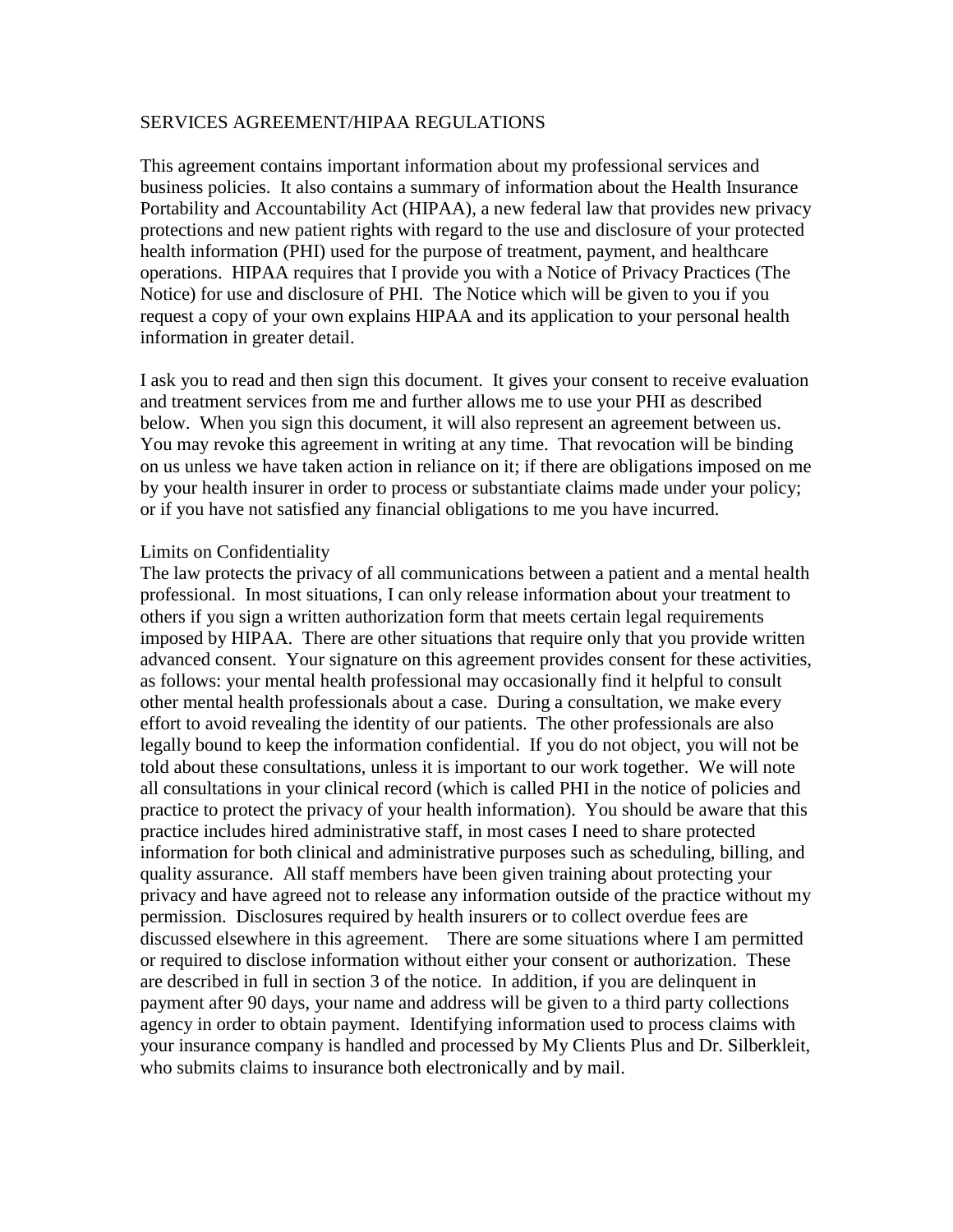### Professional Records

The laws and standards of the profession require that we keep PHI about you in your clinical record. Except in unusual circumstances that involve danger to yourself and others, or where information has been confidentially supplied to me by others, you may examine or receive a copy of your clinical record if you request it in writing. Because these are professional records and can be misinterpreted by untrained readers, I require that you review that in my presence or another mental health professional so you can discuss the contents. If I refuse your request for access to your records, you have a right of review which can be discussed with you upon request. Some clinicians also keep a set of psychotherapy notes, which are for are for our own use and not part of the clinical record. These psychotherapy notes are not available to you and cannot be sent to anyone else, including insurance companies, without your written signed authorization. Insurance companies cannot require your authorization as a condition of coverage nor penalize you in any way for your refusal to provide it.

# Patient Rights

HIPAA provides you with several new or expanded rights with regard to your clinical record and disclosure of PHI. These rights include requesting that we amend your record; requesting restrictions on what information from your clinical record is disclosed to others; requesting and accounting of most disclosures of PHI that you have neither consented to nor authorized; determining the location to which PHI disclosures are sent; having any complaints you make about our policies and procedures recorded in your records; and the right to a paper copy of this agreement, notice form, and my privacy policies and procedures.

# Minors and Parents

Patients under 16 years of age who are not emancipated and their parents should be aware that the law may allow parents to examine their child's treatment records unless we decide that such access is likely to injure the child. (There are circumstances in which we can provide treatment for not more than 6 sessions to a child under 16 without parental consent or notification, but the requirements for such nonconsensual treatment are complicated and can be discussed upon request.) Because privacy in psychotherapy is often crucial to successful progress, particularly with teenagers, it is sometimes my policy to request from parents that they consent to give up access to their child's records. If they agree, during treatment we will provide them only with general information about the progress of the child's treatment and attendance of scheduled sessions. We will also provide parents with a summary of the child's treatment when it is complete. Any other communication will require the child's consent, unless the child is in danger or is a danger to someone else, in which case, the parents will be notified.

# Billing and Payments

You will be expected to pay for each session at the time it is held unless we agree otherwise or unless you have health insurance coverage that requires another arrangement. Payment schedules for other professional services will be agreed to when they are requested. If your account has not been paid for more than 60 days and arrangements for payment have not been agreed on, we have the option of using legal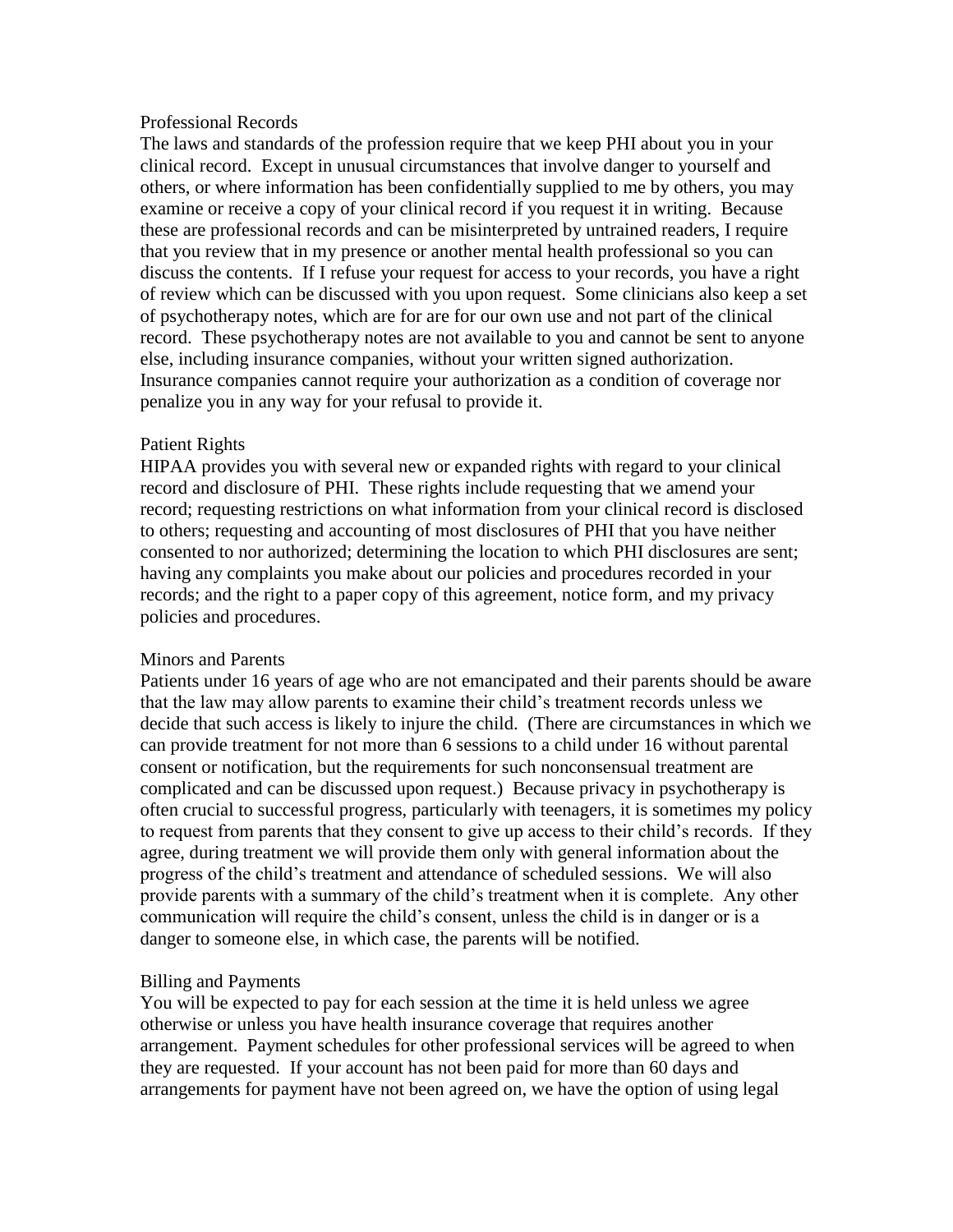means to secure payment. This may involve hiring a collection agency or going through small claims court which will require us to disclose otherwise confidential information. In most situations, the only information released regarding a patient's treatment is name, the nature of the services provided, and the amount due.

### Insurance Reimbursement

If you have a health insurance policy it will usually provide some coverage for mental health treatment. We will fill out forms and provide you with whatever assistance we can in helping you receive the benefits to which you are entitled; however you (not your insurance company) are responsible for the full payment of our fees. We expect that whatever copay that is due will be paid each session. You should carefully read the section in your insurance coverage booklet that describes mental health services. If you have questions about the coverage call your plan administrator. You should also be aware that your contract with your health insurance company requires we provide with information relevant to the services that we provide you. We are required to provide a clinical diagnosis. Sometimes we are required to provide additional clinical information such as treatment plans or summaries, or copies of your entire clinical records. In such situations we will make every effort to release only minimum information about you that is necessary for the purpose requested.

We will charge for missed appointments or cancellations that are made with less than 24 hours notice. We also reserve the right to telephone contacts of 10 minutes duration or less; insurance carriers do not reimburse for these charges.

Your signature below indicates that you have read this agreement and agree to its terms and also serves as an acknowledgement that you have been offered the HIPAA notice form described above.

| Name (Print): |  |
|---------------|--|
|               |  |

Signature:

| D.<br>νï<br>$\sim\!\sim\!\sim\!\sim$ . |  |  |  |
|----------------------------------------|--|--|--|
|                                        |  |  |  |